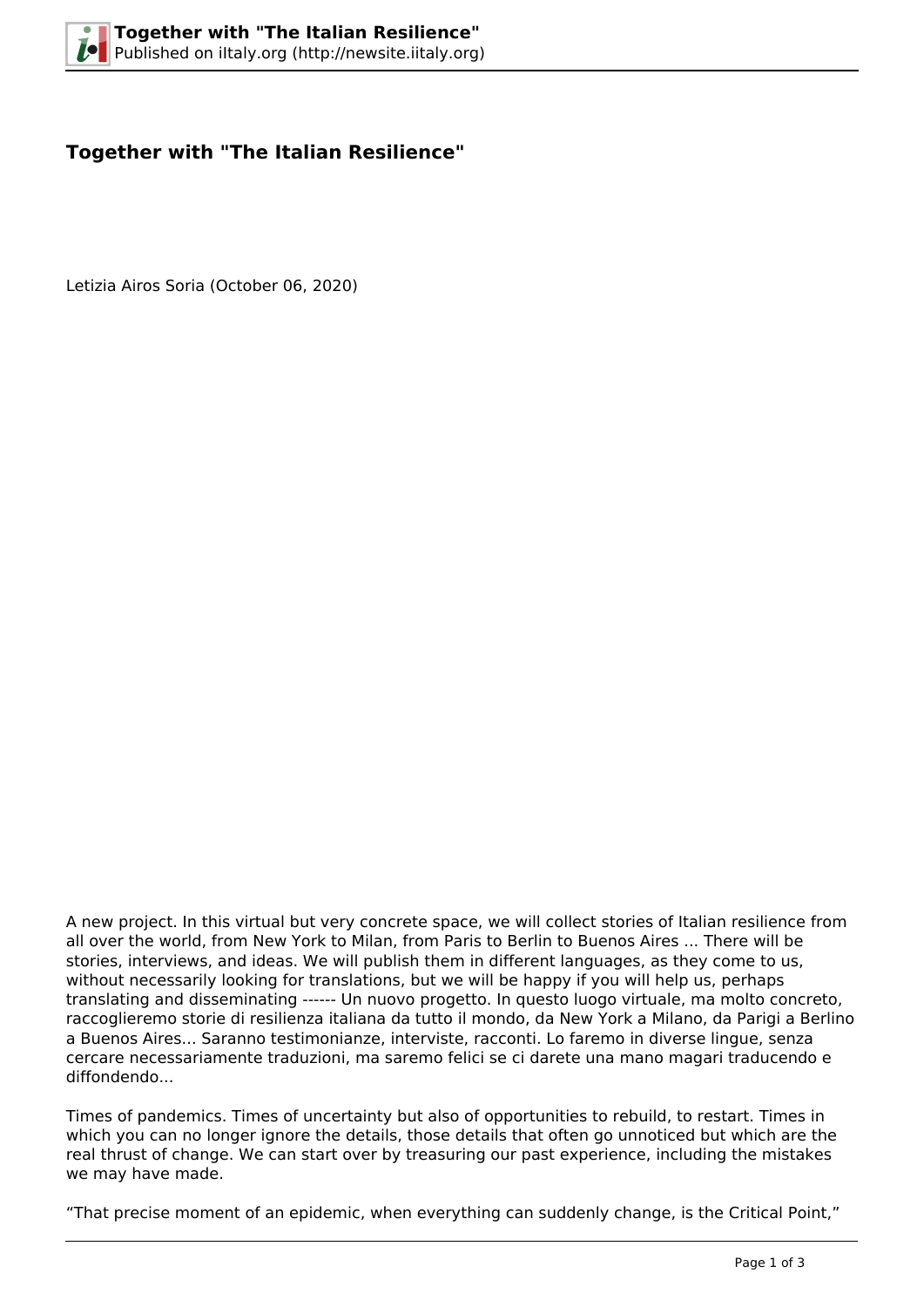

writes Malcolm Gladwell in his most recent book, The Critical Point. The big effects of small changes.

Do we realize it? Are we gearing up for change, and how? To ask these questions and seek the first answers i-Italy has decided to open a new space for reflection, following the red thread that unites all over the world what I would call the new "Italian resilience" that accompanies our life, something we may even be unaware sometimes.

The dictionary says that the word "resilience", so widespread today, evokes "the ability of a material to absorb a shock without breaking" or, in psychology, "the ability of an individual to face and overcome a traumatic event or a period of difficulty."

In this virtual but very concrete space, we will collect stories of Italian resilience from all over the world, from New York to Milan, from Paris to Berlin to Buenos Aires ... There will be stories, interviews, and ideas. We will publish them in different languages, as they come to us, without necessarily looking for translations, but we will be happy if you will help us, perhaps translating and disseminating ...

In the process, we will also publish some of the contributions received at #Standuptogether, our "antivirus communication project" born in the first months of the pandemic. Our very successful bottom-up, "social" campaign continues. Sharing collective projects leads to building a community, it transforms individual engagement into collective action. This is our aim.

We believe that the words of Pope Francis, pronounced on March 27 this year in the churchyard of St. Peter's Square, were a turning point: "The storm unmasks our vulnerability and leaves uncovered those false and superfluous certainties with which we have built our agendas, our projects, our habits and priorities." We start by recognizing the value of such insecurity, and in so doing we will attempt to turn our fragility into our very strength.

We embark on this new journey together with several friends whom you will meet in the coming months. First among the is Massimo Amorosini and his OKITALIAPARLIAMONE, a project that presents ideas and initiatives to relaunch Italy in the world, carried out in partnership with Italplanet.it.

So let's get started. As Franz Kafka said "paths are built by traveling". We are on our way.

----

Tempi di pandemia, si sa. Tempi di incertezza ma anche occasioni per (ri)costruire, per ripartire. Tempi in cui non si possono più ignorare i dettagli, quei particolari che spesso passano inosservati ma che sono la vera spinta del cambiamento. Si può ricominciare facendo tesoro degli errori fatti che vengono in questi tempi al pettine come nodi cruciali.

"Quel preciso momento di un'epidemia, quando tutto può cambiare all'improvviso, è il Punto Critico" scrive il sociologo e giornalista Malcolm Gladwell nel suo recentissimo libro Il punto critico. I grandi effetti dei piccoli cambiamenti.

Noi ce ne rendiamo conto? Ci stiamo attrezzando al cambiamento, e come? Per porre queste domande e cercare le prime risposte i-Italy ha deciso di aprire un nuovo spazio di riflessione, seguendo il filo rosso che unisce in tutto il mondo quella che chiamerei la nuova "resilienza italiana" che accompagna la nostra vita, a volte senza che ne siamo consapevoli -- The Italian Resilience.

Il dizionario dice che questa parola oggi così tanto diffusa evoca, in fisica, "la capacità di un materiale di assorbire un urto senza rompersi" o, in psicologia, "la capacità di un individuo di affrontare e superare un evento traumatico o un periodo di difficoltà."

E dunque in questo luogo virtuale, ma molto concreto, raccoglieremo storie di resilienza italiana da tutto il mondo, da New York a Milano, da Parigi a Berlino a Buenos Aires... Saranno testimonianze, interviste, racconti. Lo faremo in diverse lingue, senza cercare necessariamente traduzioni, ma